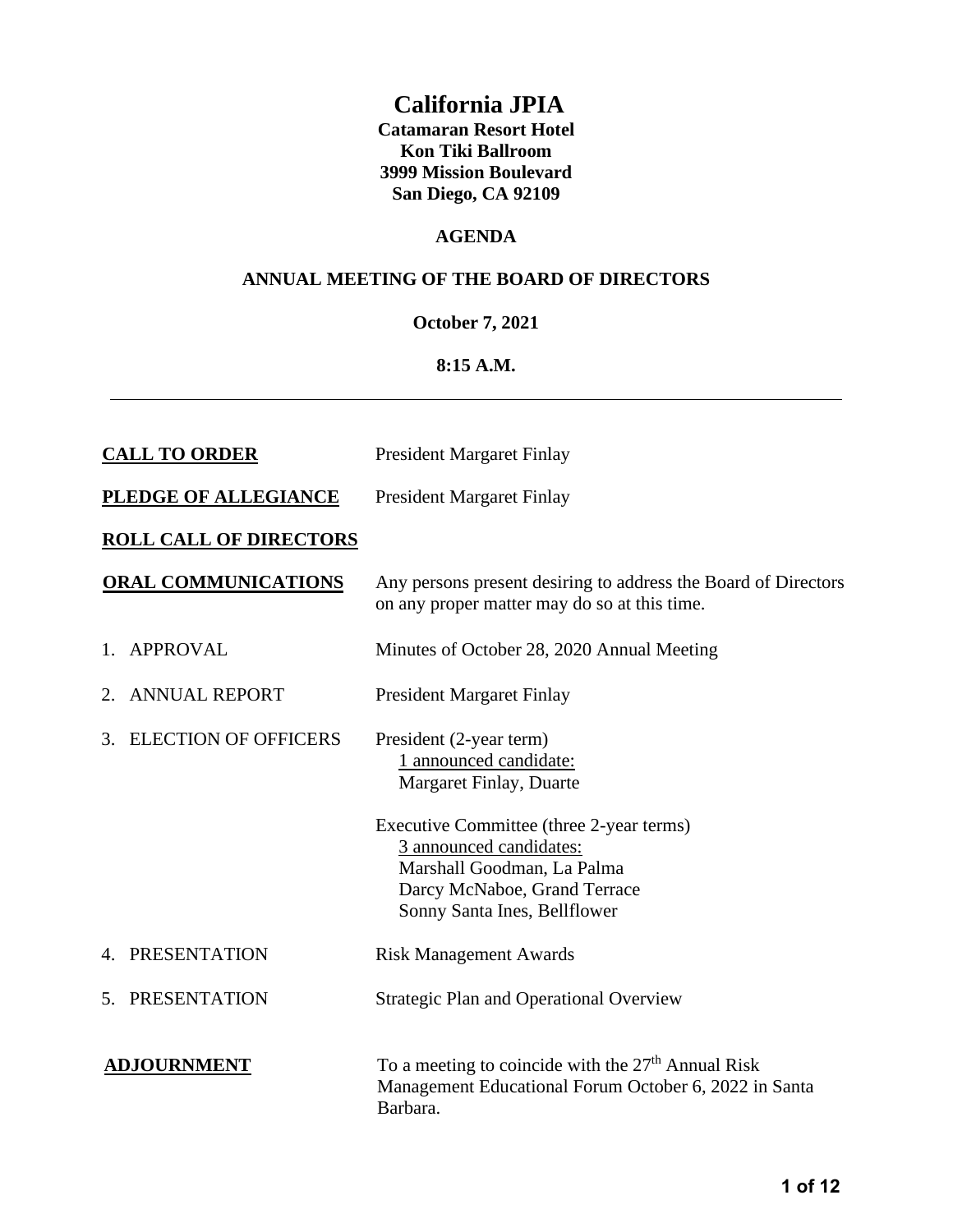In compliance with Americans with Disabilities Act, if you need special assistance to participate in this meeting, please contact the Agency Clerk at (562) 467-8736. Notification 48 hours before meeting will enable the Authority to make reasonable arrangements to ensure accessibility. (28 CFR 35.102.35.104 ADA Title II)

Dated: September 30, 2021 Posted: September 30, 2021

> s/Veronica Ruiz Veronica Ruiz, CMC Agency Clerk

#### AFFIDAVIT OF POSTING

I, Veronica Ruiz, declare as follows: That I am the duly designated Agency Clerk for the California Joint Powers Insurance Authority, and that I caused to be posted the foregoing agenda in accordance with the Brown Act. Dated this 30th day of September, 2021.

By: Veronica Ruiz, CMC, Agency Clerk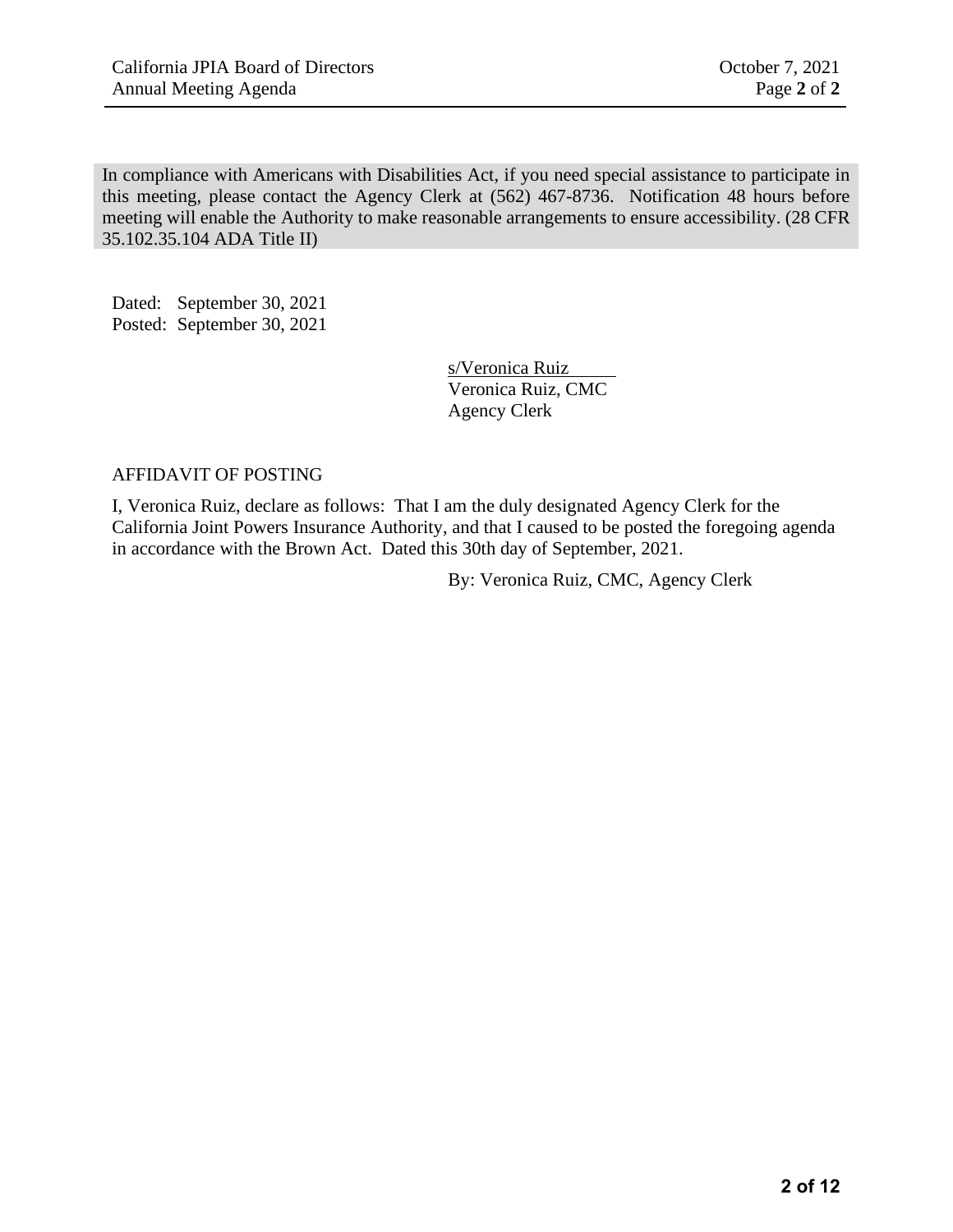#### **MINUTES**

### **REGULAR MEETING OF THE BOARD OF DIRECTORS (TELECONFERENCE)**

### **October 28, 2020**

### **6:00 P.M.**

| <b>CALL TO ORDER</b> | President Finlay called the regular meeting of the of<br>the Board of Directors of the California Joint Powers<br>Insurance Authority to order at 6:09 p.m. This meeting<br>was conducted pursuant to the provisions of the<br>Governor's Executive Order N-29-20, which suspends<br>certain requirements of the Ralph M. Brown Act.                                                                                                                                                                                                                                                                                                                                                                                                                                                                                                      |
|----------------------|-------------------------------------------------------------------------------------------------------------------------------------------------------------------------------------------------------------------------------------------------------------------------------------------------------------------------------------------------------------------------------------------------------------------------------------------------------------------------------------------------------------------------------------------------------------------------------------------------------------------------------------------------------------------------------------------------------------------------------------------------------------------------------------------------------------------------------------------|
| PLEDGE OF ALLEGIANCE | Director Steve Tye led the Pledge of Allegiance.                                                                                                                                                                                                                                                                                                                                                                                                                                                                                                                                                                                                                                                                                                                                                                                          |
| <b>ROLL CALL</b>     | A quorum was established by roll call.                                                                                                                                                                                                                                                                                                                                                                                                                                                                                                                                                                                                                                                                                                                                                                                                    |
|                      | James Bukowski, Agoura Hills Calabasas Community<br>Center<br>Rakdy Khlok, Area E Disaster Management<br>David Mejia, City of Alhambra<br>Tiffany Ackley, City of Aliso Viejo<br>Scott Nassif, Town of Apple Valley<br>Caren Russom, City of Arroyo Grande<br>Rene Trevino, City of Artesia<br>Heather Newsom, City of Atascadero<br>Marco Barcena, City of Bell Gardens<br>Sonny Santa Ines, City of Bellflower<br>Larry Walsh, Big Bear Community Services District<br>David Caretto, Big Bear Fire Authority<br>Karen Schwartz, City of Bishop<br>George Nava, City of Brawley<br>James Bozajian, City of Calabasas<br>Kathy Holman, City of Camarillo<br>Chuong Vo, City of Cerritos<br>Chris Paulson, City of Claremont<br>Richard Viczorek, City of Dana Point<br>Steve Tye, City of Diamond Bar<br>Margaret Finlay, City of Duarte |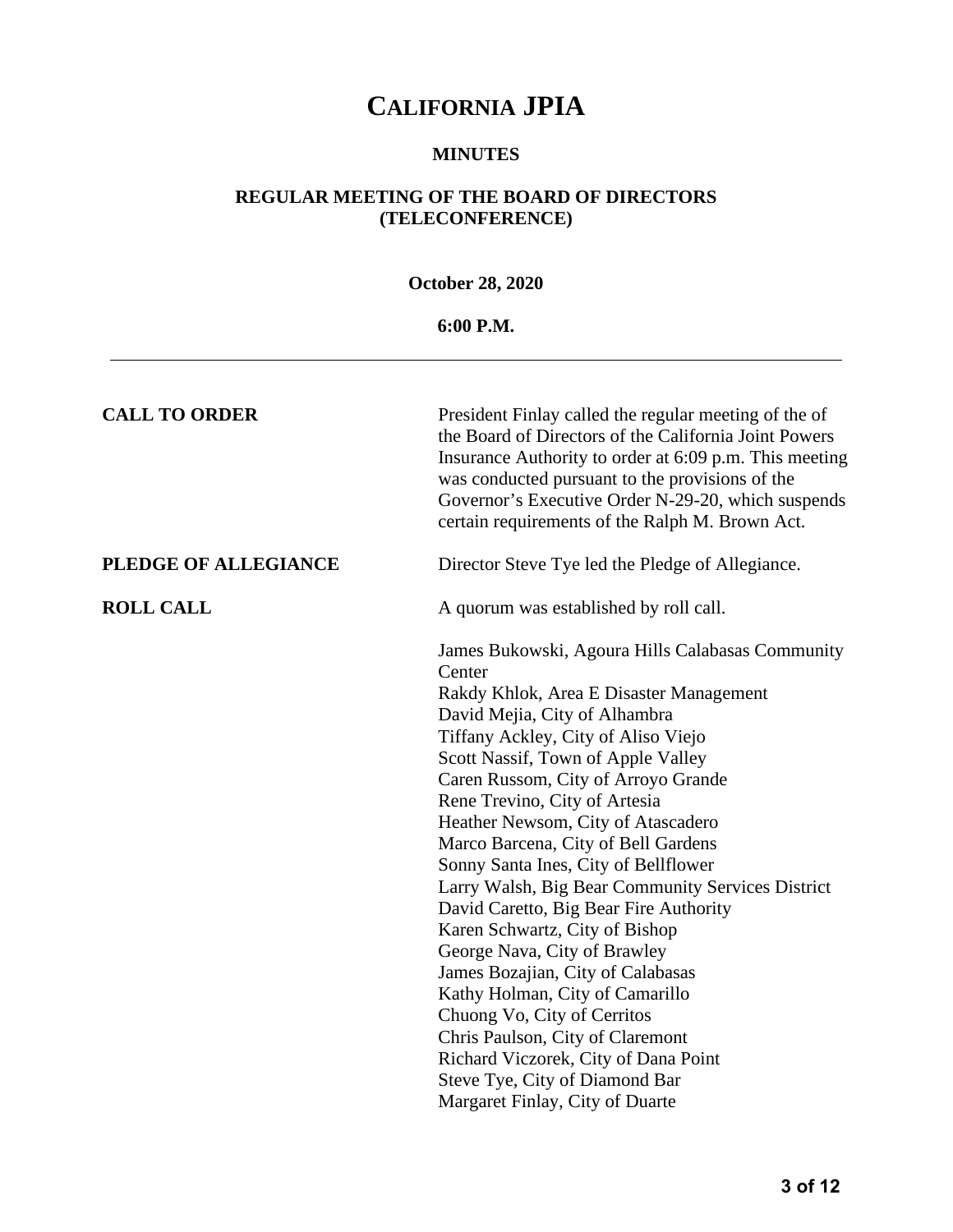Karie Bentley, Eastern Sierra Transit Authority Erika Herrera, City of Fillmore Roger Aceves, City of Goleta Darcy McNaboe, City of Grand Terrace Jeff Lee, City of Grover Beach Liliana Cardenas, City of Guadalupe Russ Brown, City of Hemet Karin Eugenio, City of Imperial Kevin McCarthy, City of Indian Wells Brian Bergman, City of La Habra Heights Rigoberto Garcia, LA IMPACT Ed Eng, City of La Mirada Marshall Goodman, City of La Palma Robert Radi, City of La Quinta Rick Crosby, City of La Verne John Mark Jennings, City of Laguna Niguel Cynthia Conners, City of Laguna Woods Timothy J. Sheridan, City of Lake Elsinore Scott Voigts, City of Lake Forest Jeff Wood, City of Lakewood Robert Pullen-Miles, City of Lawndale Jennifer Mendoza, City of Lemon Grove Jarb Thaipejr, City of Loma Linda Mark Waronek, City of Lomita Mark Alexander, Los Angeles Regional Interoperable Communications System Pam Kobylarz-Heays, Town of Mammoth Lakes Stefan Jaskulak, Midpeninsula Regional Open Space **District** Brian Goodell, City of Mission Viejo Troy Brown, City of Moorpark John Headding, City of Morro Bay David Caretto, Mountain Area Regional Transit Authority Ana Valencia, City of Norwalk Johnny Johnston, Ojai Kathleen Kelly, City of Palm Desert Steve Zuckerman, Palos Verdes Peninsula Transit Authority Mary Ann Reiss, City of Pismo Beach Sylvia Muñoz Schnopp, City of Port Hueneme Linda Shields, City of Poway John Cruikshank, City of Rancho Palos Verdes Bea Dieringer, City of Rolling Hills Steve Zuckerman, City of Rolling Hills Estates Polly Low, City of Rosemead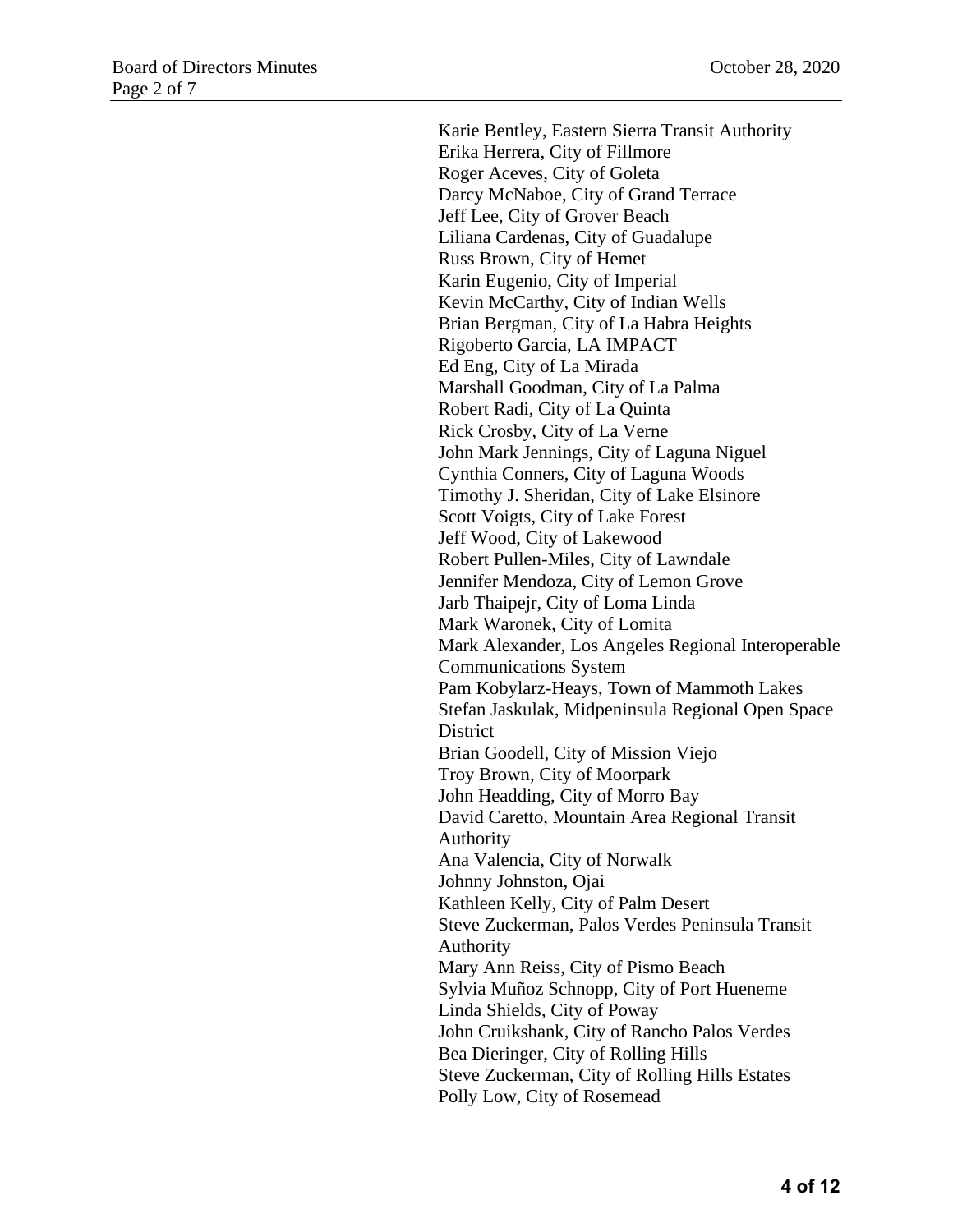Michael Maynard, Rossmoor CSD Kathy Ward, City of San Clemente Emmett Badar, City of San Dimas Tony Ding, City of San Gabriel Sergio Farias, City of San Juan Capistrano Annette Rodriguez, City of Santa Fe Springs Rick Araiza, City of Santa Paula Rex Richardson, Southern California Council of Governments Jill Ingram, City of Seal Beach Roberta Greathouse, City of Seaside Roberta Greathouse, Seaside County Sanitation **District** Gene Goss, City of Sierra Madre Keir Jones, City of Signal Hill Gloria Olmos, City of South El Monte Tom Chavez, City of Temple City Brian Brennan, Ventura Port District Dolores Gascon, City of Vista Nancy Tragarz, City of Walnut Dean Grose, West-Comm Dario Castellanos, City of West Covina John Heilman, City of West Hollywood **ATTENDEES:** Robert Lowe, Alliant Mary Reeves, Big Bear Community Services District Mariam Ko, City of Alhambra Andrea Mejia, City of Artesia Toney Lewis, City of Duarte Christopher Macon, City of Laguna Woods Keith Neves, City of Lake Forest Jose Gomez, City of Lakewood Thaddeus McCormack, City of Lakewood Stephen Aryan, City of Palm Desert Jorge Garcia, City of Pismo Beach Gloria Molleda, City of Rosemead Analisa Holbrook, City of Vista Chris Kustra, Carl Warren & Company Byrne Conley, Gibbons & Conley Isabella Pang, Guy Carpenter Maria Brunel, Poms & Associates Amy Dolson, Poms & Associates Fred Groehler, Protelligent Kevin Fritzsche, Sedgwick Jesenia Gutierrez, Sedgwick Sandi Hubbard, Sedgwick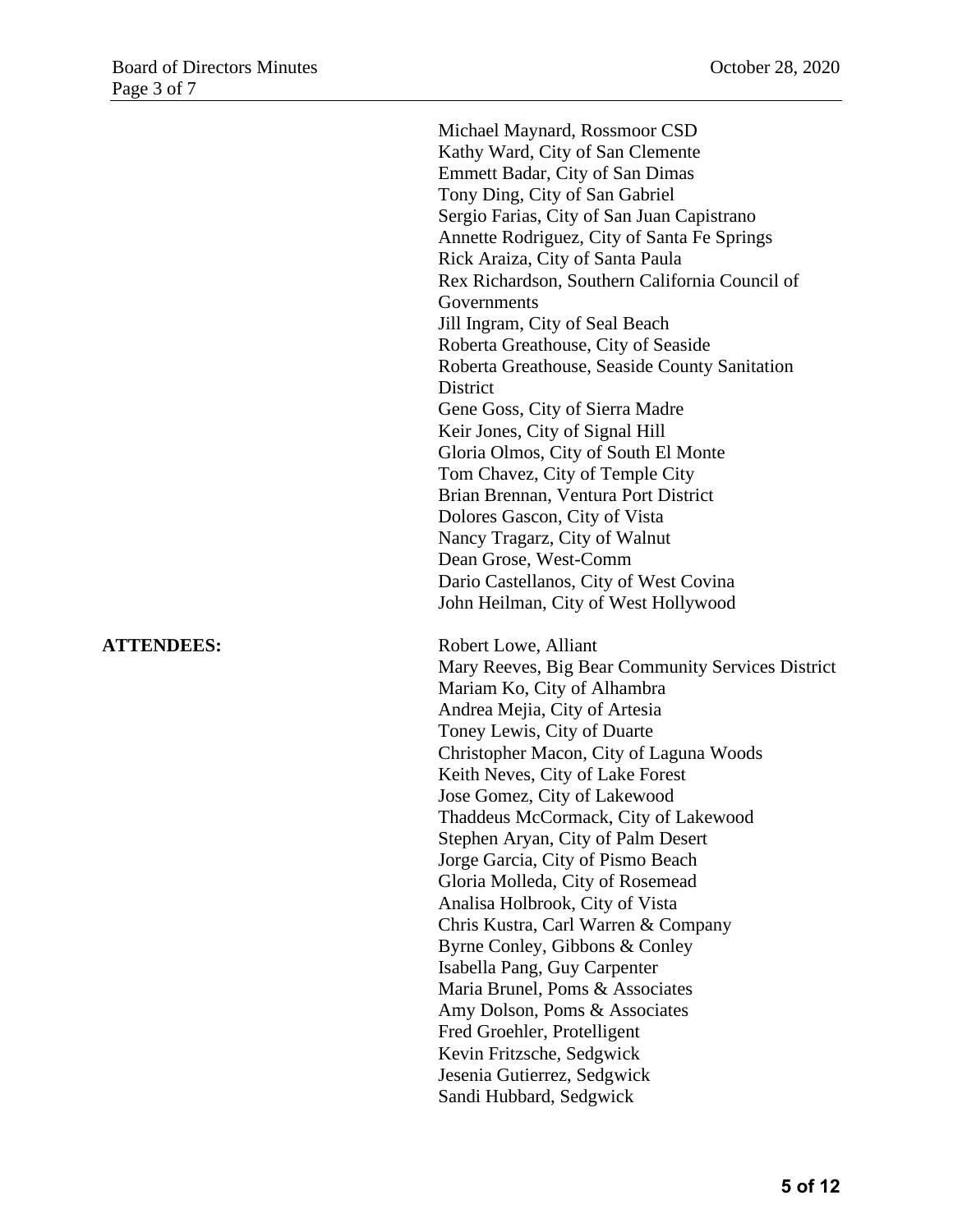|                                                          | Jody Moses, Sedgwick<br>DeAnn Wagner, Sedgwick<br>Mike Egan, Tripepi Smith                                                                                                                                                                                                                                                                                                                                                                                                                                                                                                                                                                                                                                                                                                                                                                                                                                                                                                         |
|----------------------------------------------------------|------------------------------------------------------------------------------------------------------------------------------------------------------------------------------------------------------------------------------------------------------------------------------------------------------------------------------------------------------------------------------------------------------------------------------------------------------------------------------------------------------------------------------------------------------------------------------------------------------------------------------------------------------------------------------------------------------------------------------------------------------------------------------------------------------------------------------------------------------------------------------------------------------------------------------------------------------------------------------------|
| <b>STAFF:</b>                                            | Jonathan Shull, Chief Executive Officer<br>Michelle Aguayo, Training Coordinator<br>Edith Avina, Administrative Assistant<br>Grazyna Buchowieki, Senior Accountant<br>Toni Consolo, Senior Risk Manager<br>Denise Covell, Administrative Assistant<br>Maria Daniels, Office Assistant<br>Maria Galvan, Risk Manager<br>Lucy Gonzalez, Senior Risk Manager<br>Tammie Haller, Administrative Programs Manager<br>Abe Han, Management Analyst<br>Tim Karcz, Senior Risk Manager<br>Lam Le, Financial Analyst<br>Norm Lefmann, Assistant Executive Officer<br>Tony Leite, Senior Risk Manager<br>Alex Mellor, Senior Risk Manager<br>Courtney Morrison, Management Analyst<br>Veronica Ruiz, Agency Clerk<br>Jeff Rush, Workers' Compensation Manager<br>Carl Sandstrom, Business Projects Manager<br>Alex Smith, Chief Financial Officer<br>Ryan Thomas, Training and Loss Control Specialist<br>Jim Thyden, Insurance Programs Manager<br>Paul Zeglovitch, Liability Program Manager |
| <b>ORAL</b><br><b>COMMUNICATIONS</b>                     | Scott Voigts, City of Lake Forest, addressed the Board of<br>Directors and stated that he was a first-time attendee and was<br>honored to participate in tonight's meeting.                                                                                                                                                                                                                                                                                                                                                                                                                                                                                                                                                                                                                                                                                                                                                                                                        |
|                                                          | Robert Pullen-Miles, City of Lawndale, addressed the Board of<br>Directors for clarification on how to access the voting app.                                                                                                                                                                                                                                                                                                                                                                                                                                                                                                                                                                                                                                                                                                                                                                                                                                                      |
| <b>ANNUAL REPORT</b><br><b>President Margaret Finlay</b> | President Finlay presented the Annual Report. Finlay introduced<br>members of the Executive Committee and Chairs of the Finance<br>and Managers Committees. An overview of the Authority's<br>accomplishments in the past year was shared. This included the<br>development and delivery of COVID-19 policies and resources<br>to members, and the creation of numerous, topical, new, virtual<br>training programs.                                                                                                                                                                                                                                                                                                                                                                                                                                                                                                                                                               |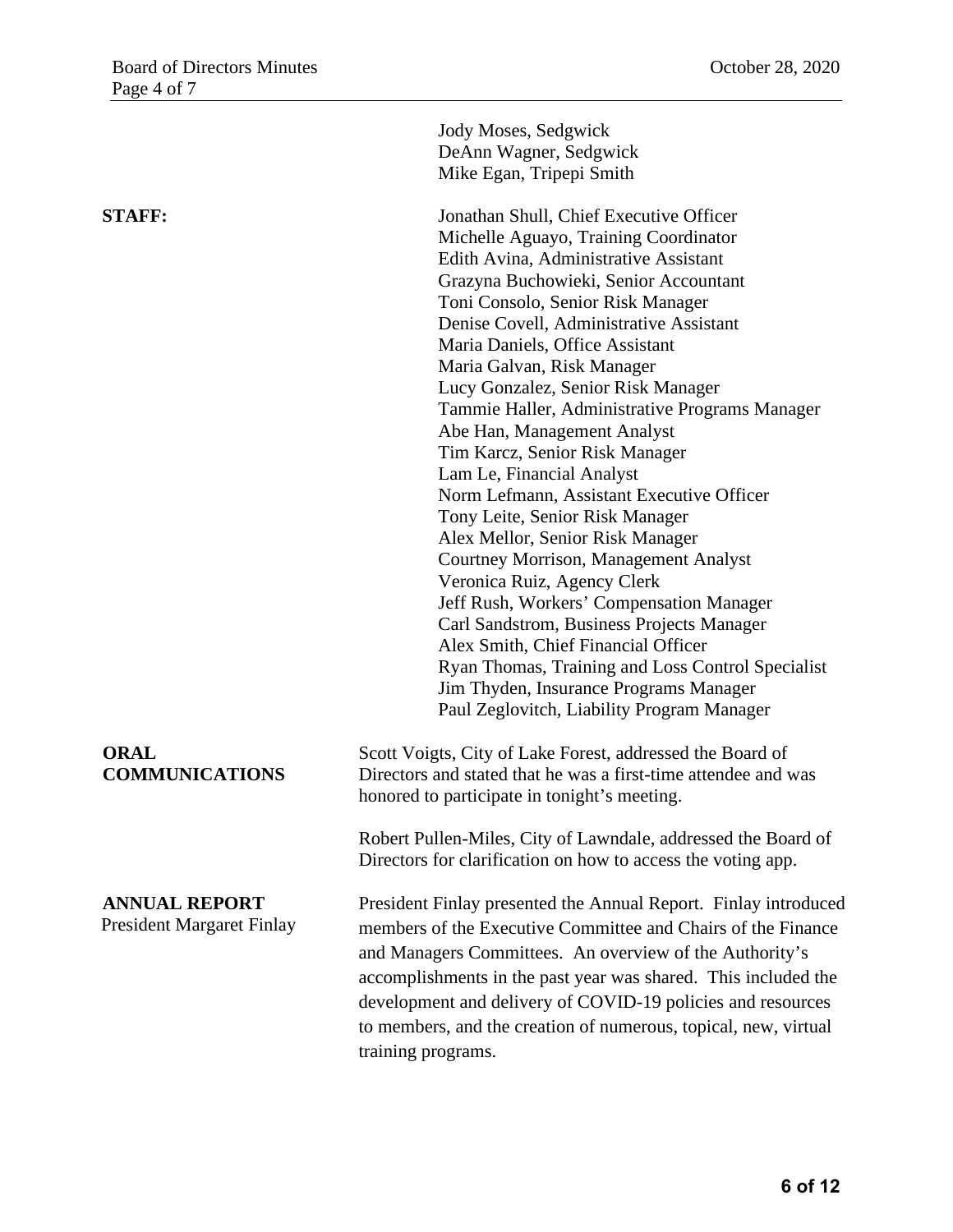|                                             | President Finlay recognized the Authority's seven newest<br>members: City of Hemet, City of Lemon Grove, City of Pacific<br>Grove, City of Stanton, City of Vista, City of West Covina, and<br><b>Rossmoor Community Services District.</b>                                                                                                                                                                                                                                                                                                                                                                                                                                                                                                                                                                                                                                                                                                                                                                                                                                                                                                                                                                                                                                                                                                                                                                                                                                                                                                                                                                                                                            |
|---------------------------------------------|------------------------------------------------------------------------------------------------------------------------------------------------------------------------------------------------------------------------------------------------------------------------------------------------------------------------------------------------------------------------------------------------------------------------------------------------------------------------------------------------------------------------------------------------------------------------------------------------------------------------------------------------------------------------------------------------------------------------------------------------------------------------------------------------------------------------------------------------------------------------------------------------------------------------------------------------------------------------------------------------------------------------------------------------------------------------------------------------------------------------------------------------------------------------------------------------------------------------------------------------------------------------------------------------------------------------------------------------------------------------------------------------------------------------------------------------------------------------------------------------------------------------------------------------------------------------------------------------------------------------------------------------------------------------|
| <b>APPROVAL OF MINUTES</b><br>July 17, 2019 | President Finlay presented the minutes of July 17, 2019.                                                                                                                                                                                                                                                                                                                                                                                                                                                                                                                                                                                                                                                                                                                                                                                                                                                                                                                                                                                                                                                                                                                                                                                                                                                                                                                                                                                                                                                                                                                                                                                                               |
|                                             | It was moved by Director Caretto, Big Bear Fire Authority,<br>seconded by Director Conners, Laguna Woods, and carried by 74<br>votes In Favor by Agoura Hills Calabasas Community Center,<br>Alhambra, Aliso Viejo, Apple Valley, Arroyo Grande, Artesia,<br>Atascadero, Bell Gardens, Bellflower, Big Bear Fire Authority,<br>Bishop, Brawley, Calabasas, Camarillo, Cerritos, Claremont,<br>Diamond Bar, Duarte, Eastern Sierra Transit Authority, Fillmore,<br>Goleta, Grand Terrace, Grover Beach, Guadalupe, Hemet,<br>Imperial, Indian Wells, La Habra Heights, LA IMPACT, La<br>Mirada, La Palma, La Quinta, La Verne, Laguna Niguel, Laguna<br>Woods, Lake Elsinore, Lake Forest, Lakewood, Lawndale,<br>Lemon Grove, Loma Linda, Lomita, Los Angeles Regional<br>Interoperable Communications System, Mammoth Lakes,<br>Midpeninsula Regional Open Space District, Moorpark, Morro<br>Bay, Mountain Area Regional Transit Authority, Norwalk, Palm<br>Desert, Palos Verdes Peninsula Transit Authority, Pismo Beach,<br>Port Hueneme, Poway, Rancho Palos Verdes, Rolling Hills,<br>Rolling Hills Estates, Rosemead, San Clemente, San Dimas, San<br>Gabriel, San Juan Capistrano, Santa Fe Springs, Santa Paula,<br>Seal Beach, Seaside, Seaside County Sanitation District, Signal<br>Hill, South El Monte, Temple City, Vista, Walnut, West Covina,<br>and West Hollywood; and six Abstentions by Area E Disaster<br>Management, Dana Point, Rossmoor Community Services<br>District, Southern California Association of Governments, Sierra<br>Madre, and West-Comm; and zero Oppositions by electronic<br>vote, to approve the minutes of July 17, 2019. |
| <b>ELECTION OF OFFICERS</b>                 | President Finlay opened nominations to fill one, two-year term<br>for the office of Vice President, and stated there was one<br>announced candidate: Mary Ann Reiss, City of Pismo Beach.<br>Hearing no further nominations, nominations were closed.                                                                                                                                                                                                                                                                                                                                                                                                                                                                                                                                                                                                                                                                                                                                                                                                                                                                                                                                                                                                                                                                                                                                                                                                                                                                                                                                                                                                                  |
|                                             | It was moved by Director Lee, Grover Beach, seconded by<br>Director Herrera, Fillmore, to vote for Vice President. Those<br>present voted electronically to elect Mary Ann Reiss, City of<br>Pismo Beach, as Vice President for a full, two-year term.                                                                                                                                                                                                                                                                                                                                                                                                                                                                                                                                                                                                                                                                                                                                                                                                                                                                                                                                                                                                                                                                                                                                                                                                                                                                                                                                                                                                                 |
|                                             | President Finlay opened nominations to fill four, full, two-year<br>terms for the Executive Committee, and stated there were four                                                                                                                                                                                                                                                                                                                                                                                                                                                                                                                                                                                                                                                                                                                                                                                                                                                                                                                                                                                                                                                                                                                                                                                                                                                                                                                                                                                                                                                                                                                                      |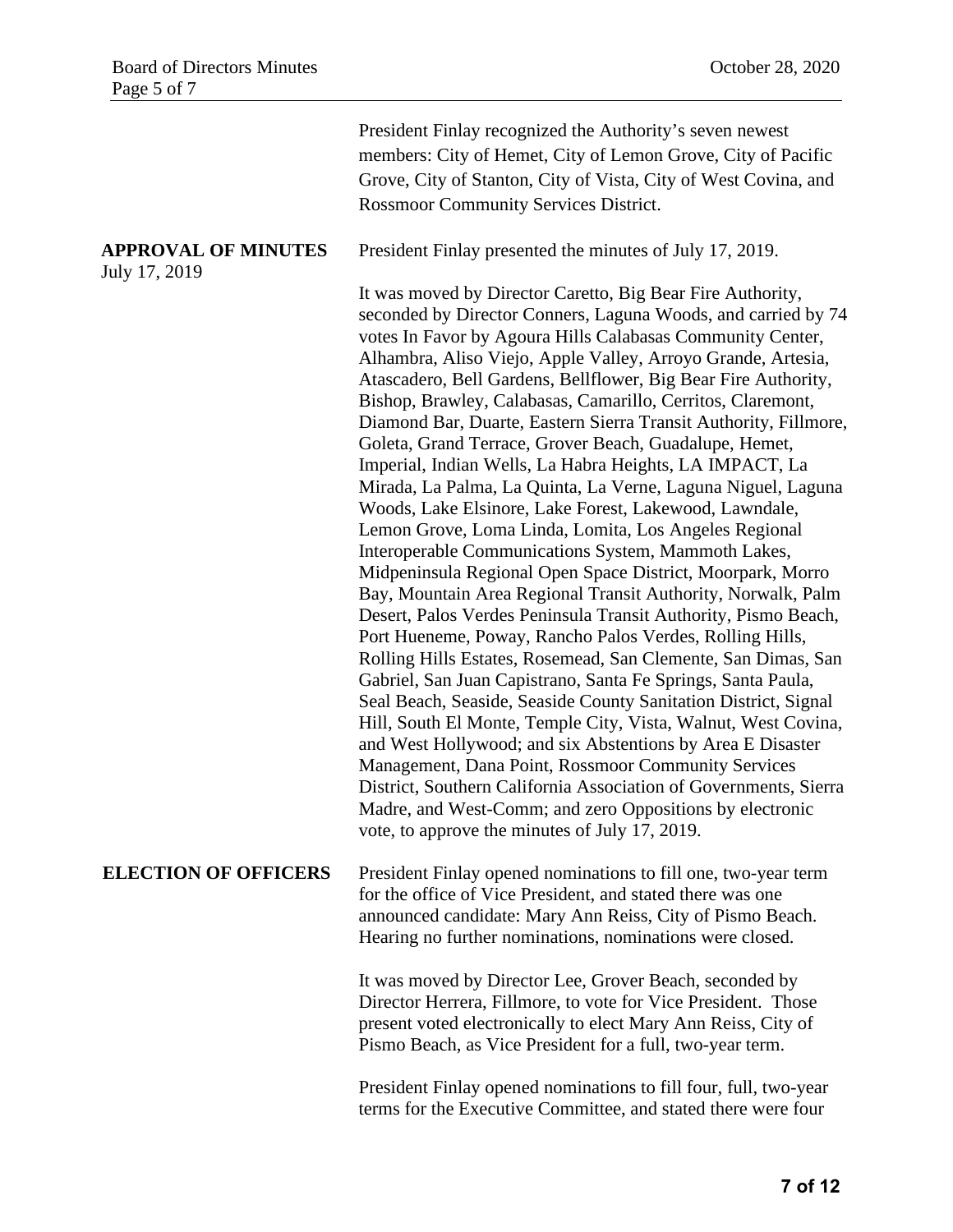announced candidates: Tom Chavez, City of Temple City; Sylvia Muñoz Schnopp, City of Port Hueneme; Steve Tye, City of Diamond Bar; and Mark Waronek, City of Lomita.

Hearing no further nominations, nominations were closed.

It was moved by Director Vo, Cerritos, seconded by Director Crosby, La Verne, to vote for the Executive Committee. Those present voted electronically to elect Tom Chavez, City of Temple City; Sylvia Muñoz Schnopp, City of Port Hueneme; Steve Tye, City of Diamond Bar; and Mark Waronek, City of Lomita to the Executive Committee for a full, two-year term.

Strategic Plan and Operational Jonathan Shull, Chief Executive Officer, presented the Strategic Plan, Operational Overview, and Current Initiatives of the Authority, with emphasis on continued commitment to the foundational principals: of Integrity, Excellence, Innovation, and Teamwork. Mr. Shull presented an overview of the Sequoia Pacific Reinsurance Company which is the captive insurance company for the California JPIA. Mr. Shull stated that the primary benefits forming the captive include (1) lower coverage costs for members resulting from a higher discount rate assumption in annual contribution calculations, (2) less dependence on commercial insurance markets for excess and reinsurance coverage placement, and (3) greater efficiencies when it comes to managing capital and financing risk.

#### **ADOPT**

Proposed Budgets for Fiscal Years 2020-21 and 2021-22

**PRESENTATION**

**Overview** 

President Finlay presented the Proposed Budgets for Fiscal Years 2020-21 and 2021-22 item.

Jonathan Shull, Chief Executive Officer, presented an overview of the proposed budgets. Shull introduced Chief Financial Officer, Alex Smith. Smith presented financial elements of the proposed budgets. Shull reported that the Managers Committee, Finance Officers Committee, Budget Committee, and Executive Committee previously reviewed the proposed budgets and have recommended approval and adoption by the Board of Directors.

It was moved by Director Farias, San Juan Capistrano, seconded by Director Caretto, Big Bear Fire Authority, and carried by 72 votes In Favor by Aliso Viejo, Apple Valley, Arroyo Grande, Artesia, Atascadero, Bell Gardens, Bellflower, Big Bear CCSD, Big Bear Fire Authority, Bishop, Brawley, Camarillo, Cerritos, Claremont, Dana Point, Diamond Bar, Duarte, Eastern Sierra Transit Authority, Fillmore, Goleta, Grand Terrace, Guadalupe, Hemet, Indian Wells, La Habra Heights, LA IMPACT, La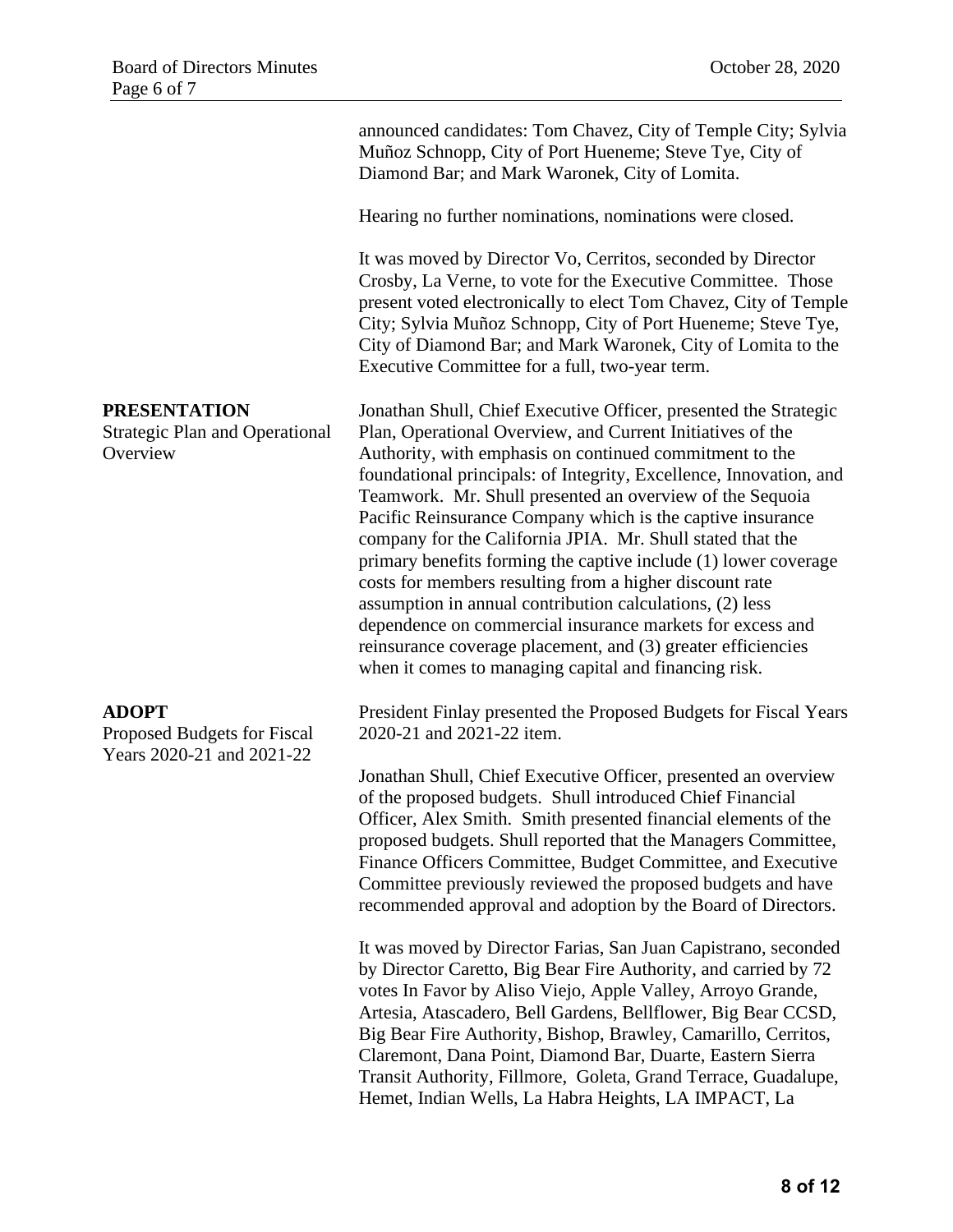Palma, La Quinta, La Verne, Laguna Niguel, Laguna Woods, Lake Elsinore, Lake Forest, Lakewood, Lawndale, Lemon Grove, Loma Linda, Lomita, Los Angeles Regional Interoperable Communications System, Midpeninsula Regional Open Space District, Moorpark, Morro Bay, Mountain Area Regional Transit Authority, Norwalk, Palm Desert, Palos Verdes Peninsula Transit Authority, Pismo Beach, Port Hueneme, Poway, Rancho Palos Verdes, Rolling Hills, Rolling Hills Estates, Rosemead, Rossmoor CSD, San Clemente, San Dimas, San Gabriel, San Juan Capistrano, Santa Fe Springs, Santa Paula, Seal Beach, Seaside, Seaside County Sanitation District, Sierra Madre, Signal Hill, South El Monte, Temple City, Vista, Walnut, West-Comm, West Covina, and West Hollywood; and three Abstentions by Area E Disaster Management, Mammoth Lakes, and Mission Viejo; and zero Oppositions by electronic vote, to adopt the Proposed Budgets for Fiscal Years 2020-21 and 2021-22.

**ADJOURNMENT** There being no further business to come before the Board of Directors, President Finlay adjourned the meeting at 7:53 p.m. to a meeting to coincide with the 26th Annual Risk Management Educational Forum September 15-17, 2021 in Carlsbad.

Tom Chavez, Secretary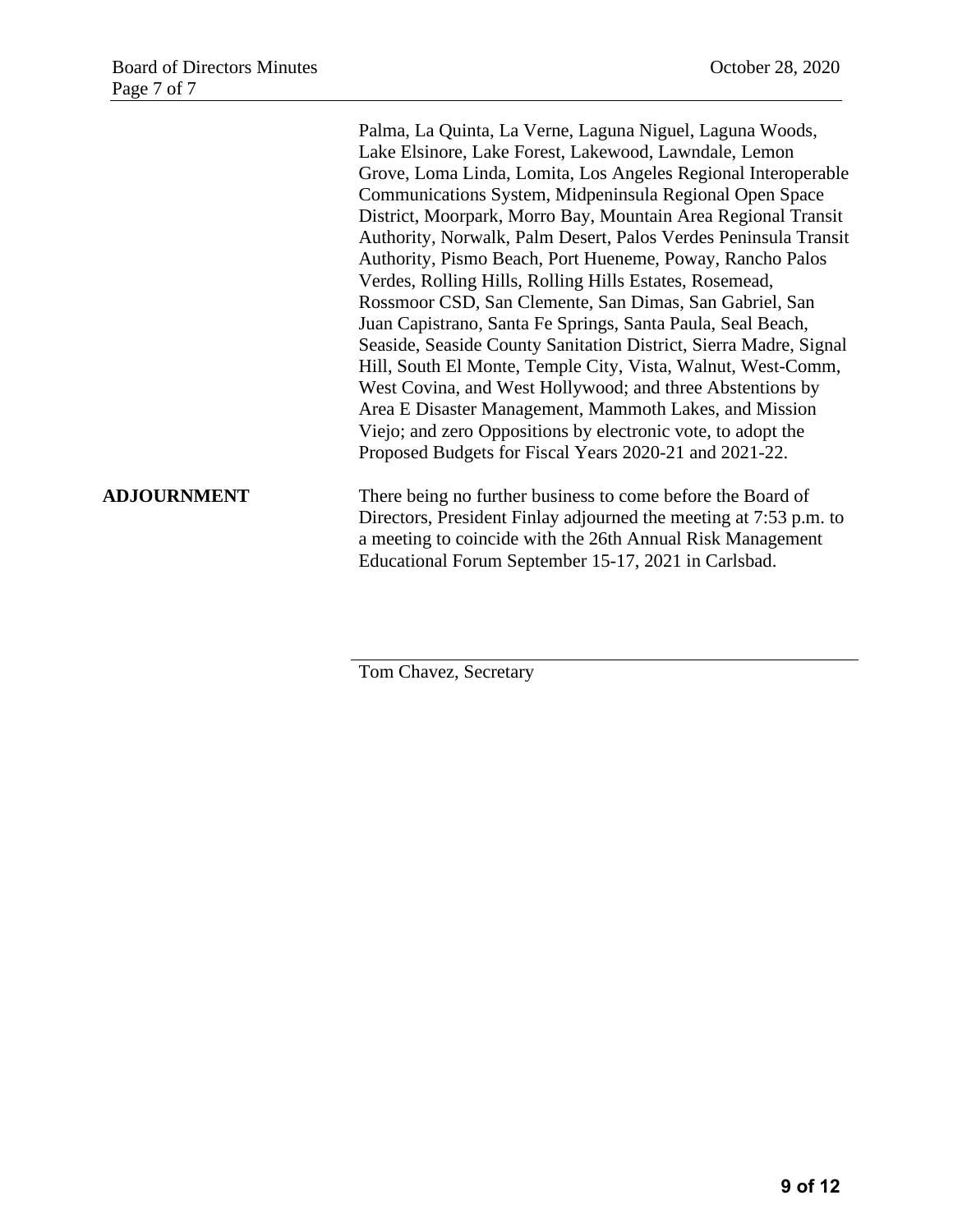## **AGENDA REPORT**

**To: BOARD OF DIRECTORS From: Jonathan Shull, Chief Executive Officer Date: October 7, 2021 Subject: Election of Officers**

In accordance with the Bylaws of the California Joint Powers Insurance Authority, elections are in order for positions on the California JPIA Executive Committee. Only members of the governing body of a Member Agency are eligible to serve as Directors on the Board, and only Board Members are eligible to serve on the Executive Committee.

The Board of Directors will elect a President and three Executive Committee Members for twoyear terms. Directors wishing to place their name in nomination were asked to notify the Chief Executive Officer by August 30, 2021. The announced candidates are:

For President:

Margaret Finlay City of Duarte

For Executive Committee:

Marshall Goodman City of La Palma Sonny Santa Ines City of Bellflower

Darcy McNaboe City of Grand Terrace

Nominations may also be made from the floor at the annual meeting.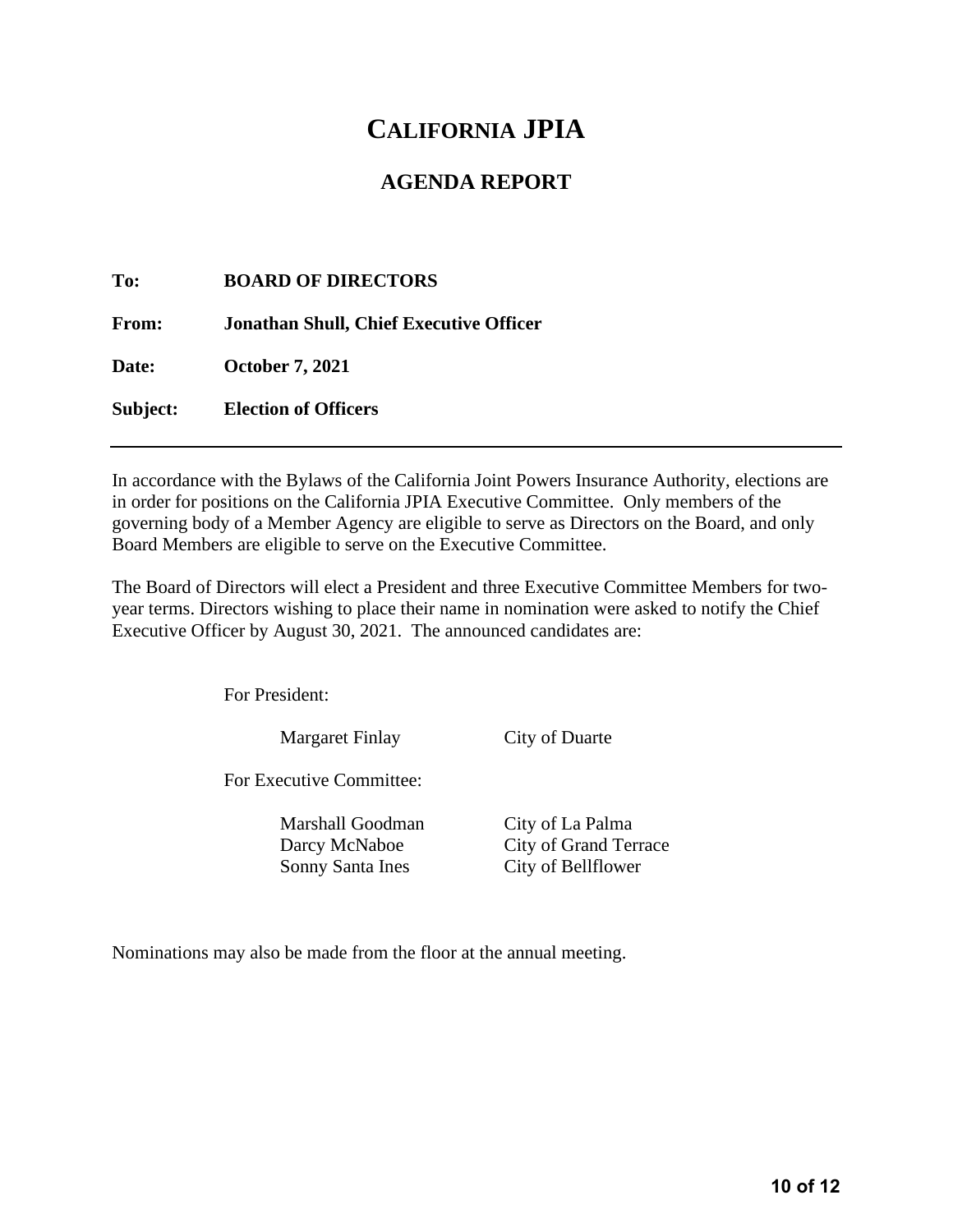## **AGENDA REPORT**

**To: BOARD OF DIRECTORS From: Jonathan Shull, Chief Executive Officer Date: October 7, 2021 Subject: Presentation of Risk Management Awards**

Members will be recognized for demonstrating superior risk management practices. Those that have demonstrated the best overall performance for both the Primary Liability and Primary Workers' Compensation Programs will be recognized.

Members have been divided into groups for which awards will be presented. For the Primary Liability Program, the groups are Non-Municipal Members, Members without Police exposure, and Members with Police exposure. For the Primary Workers' Compensation Program, the groups are Non-Municipal Members, Members without Public Safety exposure, and Members with Public Safety exposure. Public Safety here means Police and/or Fire exposure.

#### Best Overall Performance

This award recognizes Members that have demonstrated the best overall performance in each program. Authority staff evaluated both quantitative and qualitative factors that are reflective of a Member's risk management efforts. Factors included an agency's five-year average cost of claims per \$100 of payroll, its improvement in claims severity when comparing two, five-year coverage periods, its progress toward completing LossCAP action items, and its Agency Exemplar rating.